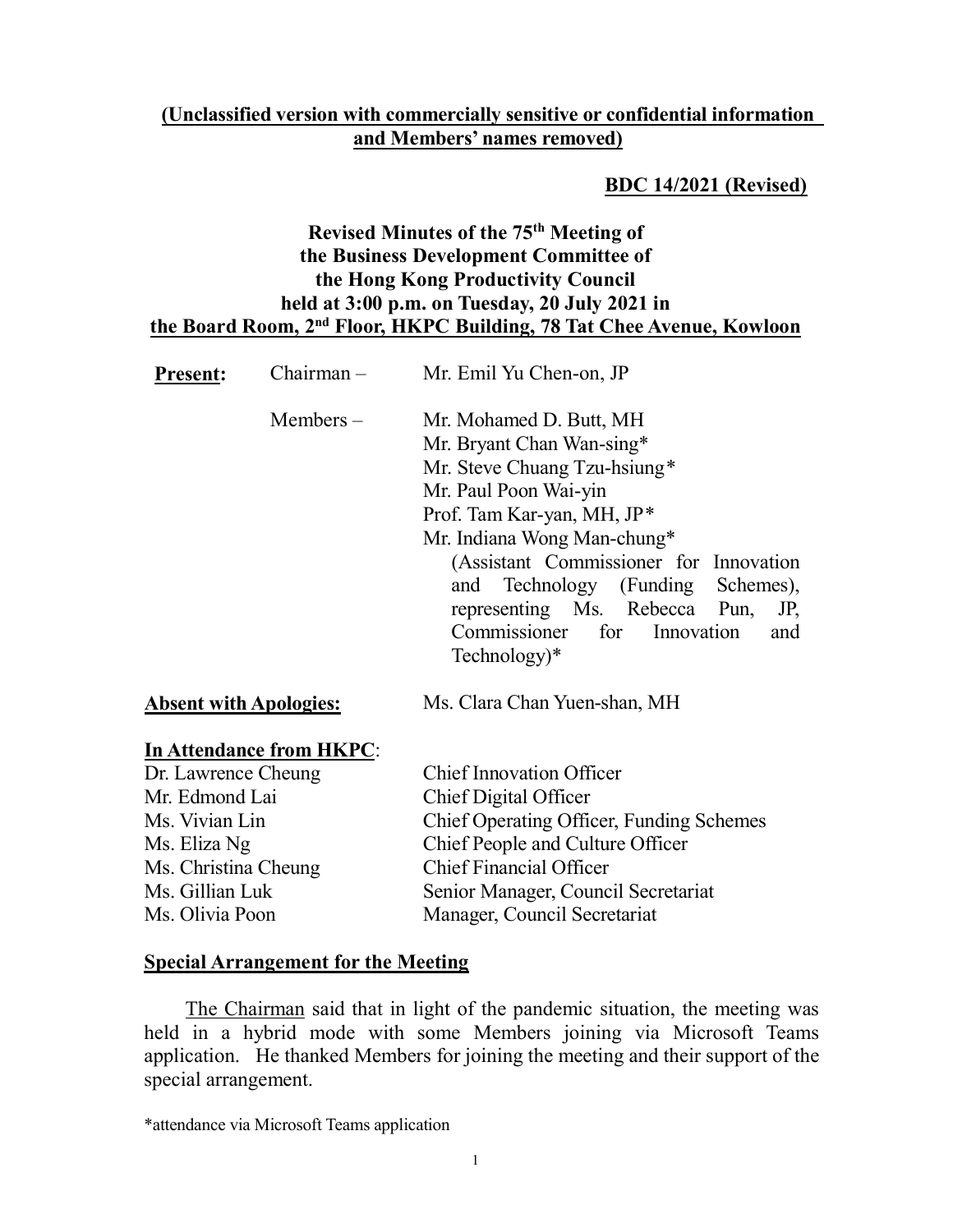#### **Congratulations**

The Chairman congratulated Prof. Tam Kar-yan and Mr. Mohamed D. Butt, Executive Director (ED) for being respectively appointed Justice of Peace (JP) and awarded Medal of Honour (MH) in the 2021 Honours List announced by the Government on 1 July 2021.

#### Declaration of Interest

The Chairman reminded Members to make declaration before the meeting should they observe any direct/pecuniary interest in any matter to be discussed at the meeting.

### I. Confirmation of Minutes (BDC 7/2021 Revised)

1. The Revised Draft Minutes of the 74<sup>th</sup> Business Development Committee (BDC) meeting held on 16 March 2021 had been circulated to Members and there were no further requests for amendments. The Revised Minutes of the meeting were taken as read, confirmed and signed by the Chairman.

### II. Three-year Strategic Plan of HKPC for 2022/23 - 2024/25 (BDC 8/2021)

2. Invited by the Chairman, briefed Members on the Three-year Strategic Plan for 2022/23-2024/25 (Strategic Plan). said that the Strategic Plan was anchored on the new strategic framework for HKPC approved by the Council at its 146<sup>th</sup> meeting held on 24 March 2021. The new strategic framework, compiled further to the Voice of Industry consultation exercise in October 2020 – January 2021, comprised the revised vision and mission statements and core values for HKPC, continuation of a 3-pronged strategy approved by the Council in 2016 and the HKPC Game Plan approved by the Council at its 146<sup>th</sup> meeting. The framework also took into account of the National 14<sup>th</sup> Five-year Plan and the Government's policy direction towards Hong Kong's development into an international innovation and technology hub and further integration with the Greater Bay Area (GBA). Subject to the Council's support, the Strategic Plan would be reflected in the Programme and Estimates for 2022/23 to be submitted to the Council for consideration in November 2021.

3. After discussion, Members agreed to recommend for the Council's approval the Three-year Strategic Plan of HKPC for 2022/23-2024/25 as outlined at Appendix 2 of the paper.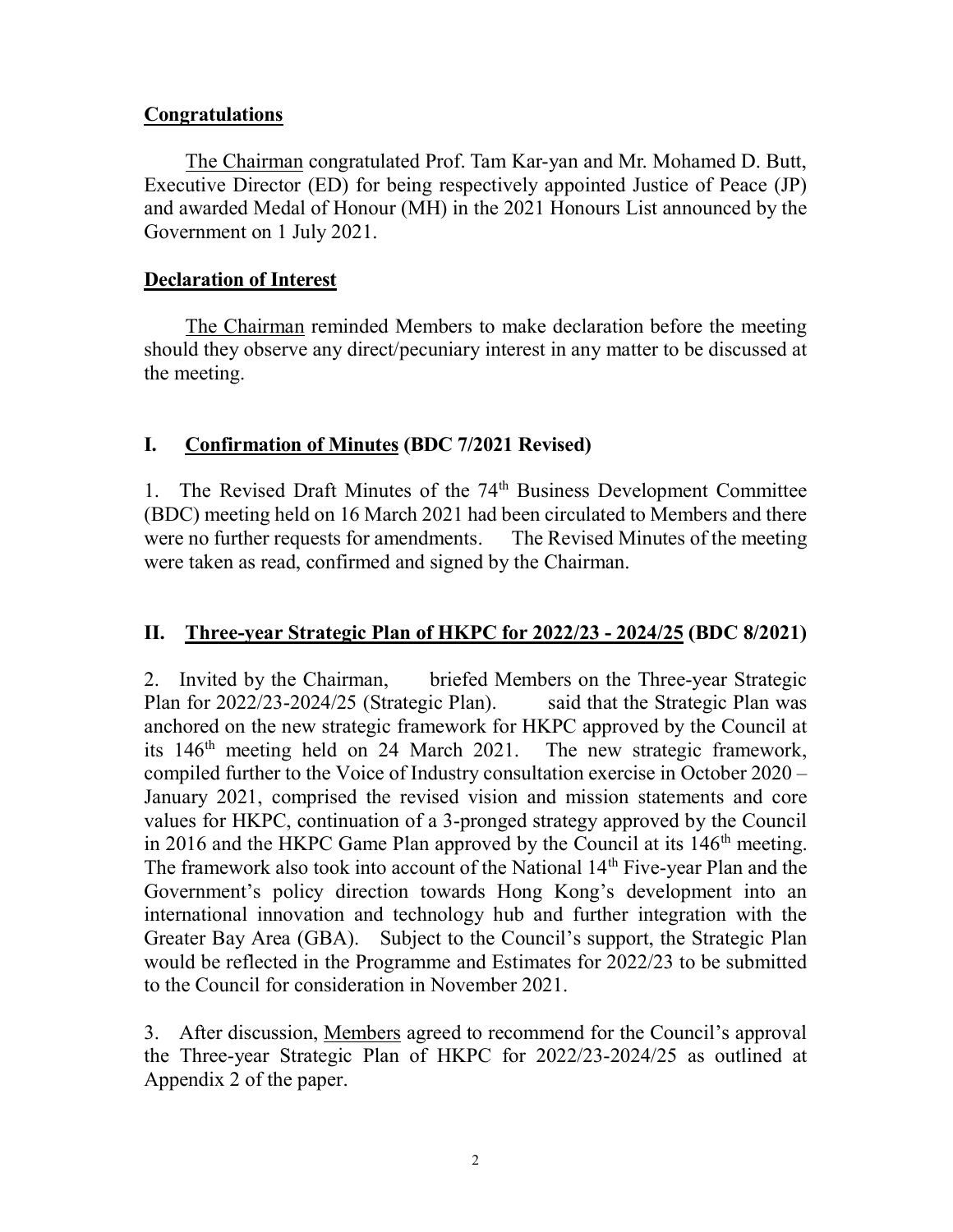#### III. Report on HKPC's Mainland Subsidiaries and Greater Bay Area Strategy Implementation Plan (BDC 9/2021)

4. introduced the paper and briefed Members on the business progress of HKPC's related entities in the Mainland along the 3 foci of HKPC's GBA strategy supported by the Council at its  $146<sup>th</sup>$  meeting held on 24 March 2021. also reported the implementation plan to take forward the GBA strategy to promote Hong Kong's integration into the GBA and increase HKPC's presence in the region.

5. Continuing with presentation, reported the latest developments in HKPC's Mainland business .

6. After discussion, Members noted the business progress of HKPC's Mainland entities from October 2020 to June 2021 and the GBA strategy implementation plan as outlined in the paper.

# IV. 2020/21 Annual Report on Secretariat Projects and Special Projects (BDC 10/2021)

14. Members received a presentation by on HKPC's involvement in 11 secretariat projects and a special project in support of Government policies, namely the SME ReachOut programme, in 2020/21.

15. Members noted the update.

### V. Report on Commercial Research and Development (CRD) (BDC 11/2021)

17. Members noted the report by about the implementation and commercialization progress of projects supported by the Corporate CRD Fund (the Fund) as of 31 May 2021, as well as enhancement to the Fund in September 2020 to support trial of project results to pave the way for industry uptake through licensing and application in consultancy projects.

18. said that in response to industry request to deep dive into HKPC's technologies for better understanding about their potential applications, HKPC had been regularly holding TechDive briefing sessions on industry basis for focused promotion of commercialisation-ready solutions to SMEs with similar needs. Coupled with the development of homegrown technologies with potential for cross-sectoral applications, HKPC was able to serve the industry both in depth and breadth in support of industry transformation and upgrading.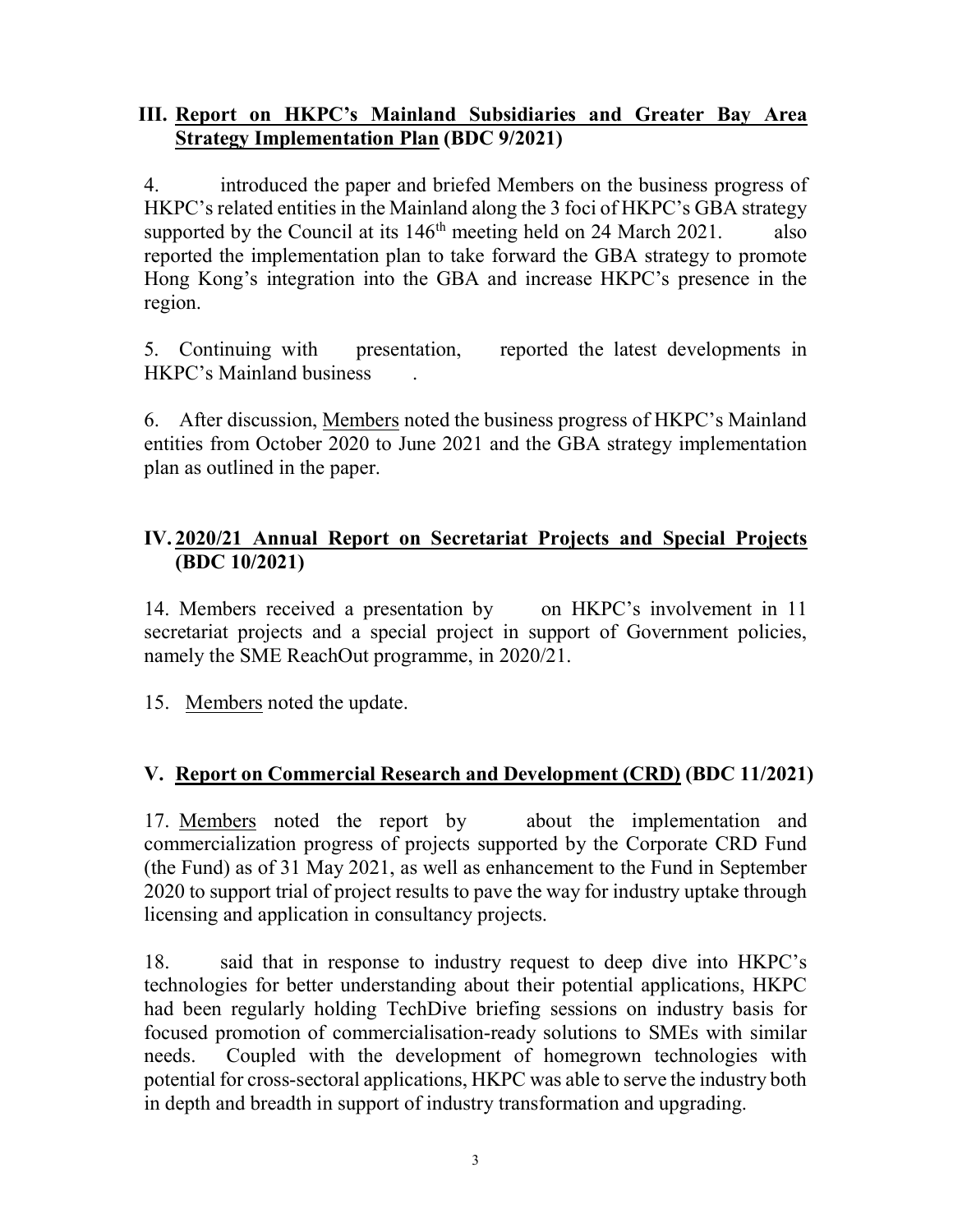### VI. Report on Projects for Government Funding Schemes (February – May 2021) (BDC 12/2021)

19. Members noted report that between February and May 2021, 11 projects with HKPC's involvement were approved for \$22M under government funding schemes as follows:

- (a) Innovation and Technology Fund (ITF): 10 approved projects for \$19.7M; and
- (b) Trade and Industrial Organisation Support Fund (TSF): 1 approved project for \$2.3M.

#### VII. Final Performance Review of Completed ITF Projects (BDC 13/2021)

21. Members noted the final performance review of 5 completed ITF projects, as follows:

- (a) Development of a Turnkey Solution with Novel Two-photon Polymerisation Technology on Micro-optics and Micro-components Fabrication for Smart Products Development;
- (b) Electrically-Assisted Free Forming (EAFF) Technology for Customisation of Sheet Metal Parts;
- (c) Development of Supersonic Jet Printing (SJP) Technology for Cost-effective and Rapid Production of Customised Metal Parts;
- (d) Development of Sandwich Hybrid Metal-Plastic/Fiber Sheet Forming for Lightweight and Shock Absorbing Auto Parts Making; and
- (e) Design and Development of an Intelligent Automation System Enabling Fast Customisation Shoe-making.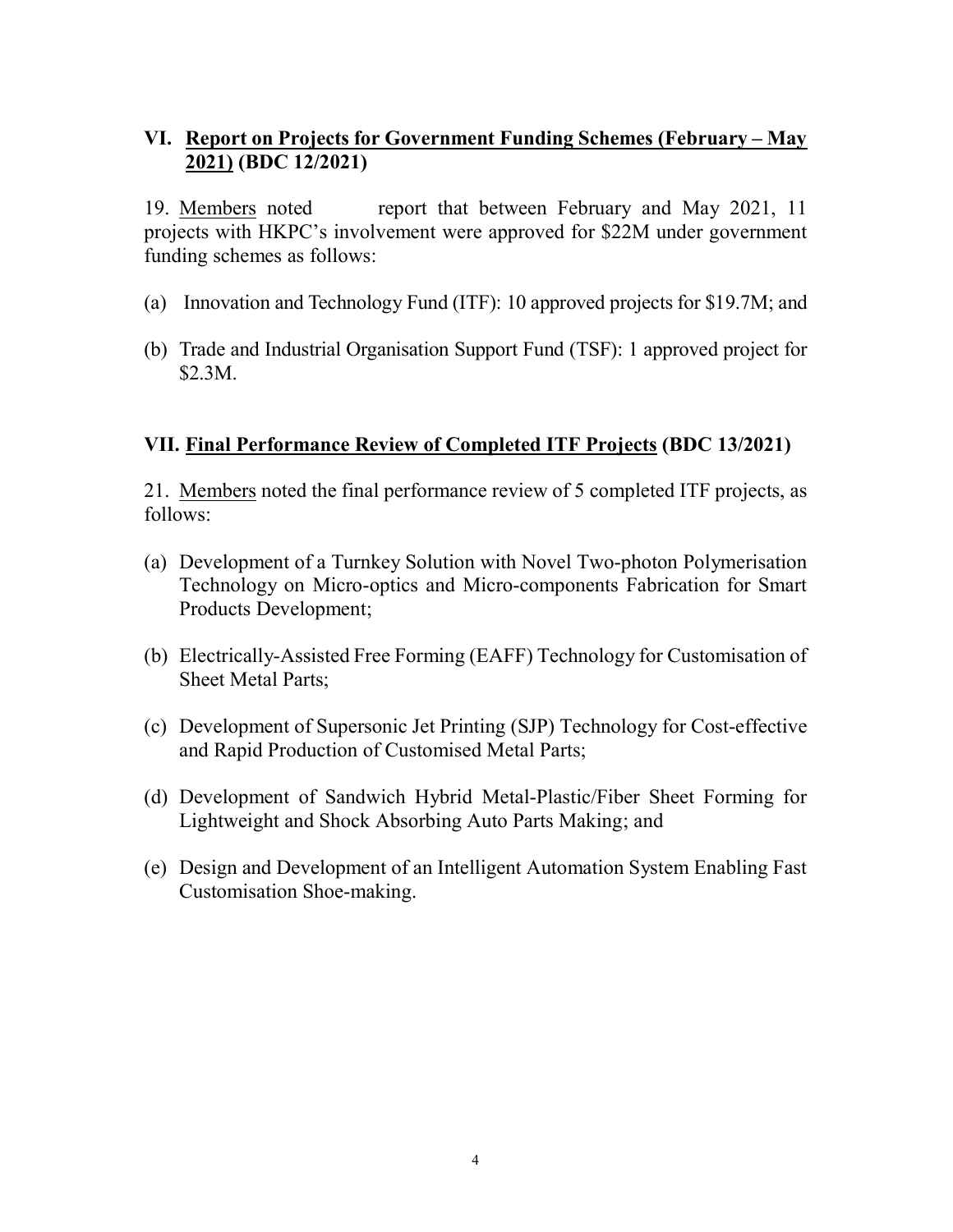#### VIII. Any Other Business

#### (A) Re-industrialisation Update

23. said that HKPC had actively participated in the Re-industrialisation Funding Scheme (RFS) of the ITF by supporting industry partners to apply for the scheme.

24. said that re-industrialisation was one of the strategic foci of HKPC and efforts had been devoted to building project pipeline for execution in the time ahead to sustain industry interest and the momentum built. To attract industry participation in the RFS, HKPC had undertaken to promote the scheme in radio interviews and news articles in the hope that more companies would make use of the Government funding support to migrate to high value manufacturing. The signature event 2022 Foresight to be held in December 2021 would feature reindustrialisation as a recurring theme.

# (B) Update on Collaboration with Tsinghua University to Set up 香港智能 自動化技術應用聯合實驗室

25. Members noted the powerpoint presentation by on the progress of HKPC's collaboration with Tsinghua University to establish a smart automation technology application research centre in Hong Kong.

### (C) Report on Inno Space

26. Members received a presentation by (Appendix 1) on the business progress of Inno Space in 2020/21 under 3 focus areas as follows:

(a) start-ups support ;

(b) serving as a STEM hub to promote TechEd (technical and technology education) and nurture homegrown technology talents ; and

(c) comprehensive STEM education services to schools and universities .

27. Members also noted the financial position of Inno Space for 2020/21 and the first 2 months of 2021/22.